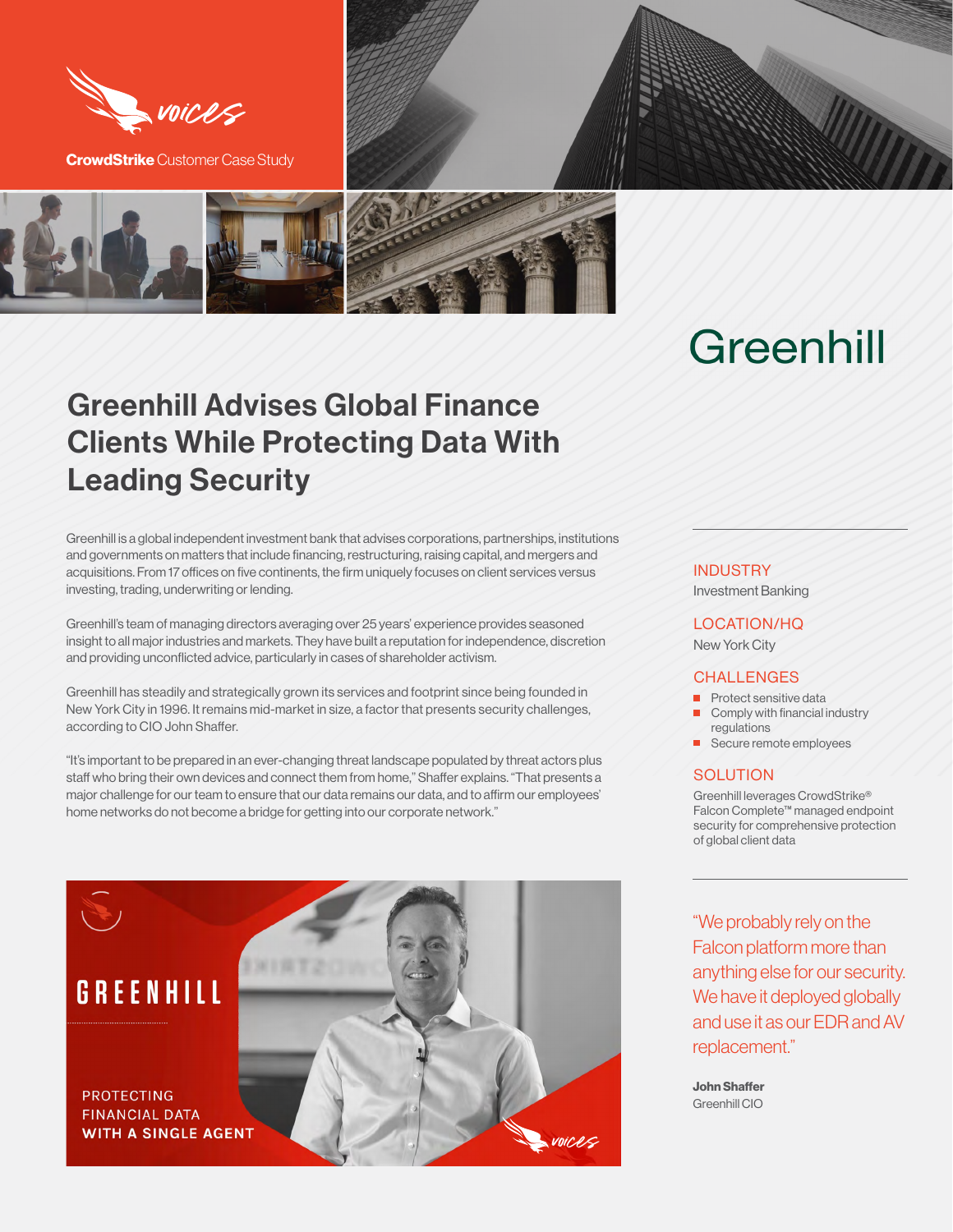

**CrowdStrike** Customer Case Study

Greenhill met these challenges by aligning with a security company that provides industry-leading solutions. "Greenhill works very hard to maintain a solid defense-in-depth strategy, and build key strategic relationships with security partners such as CrowdStrike," Shaffer says.

Early on, Greenhill witnessed significant business value with an estimated 75% reduction in alerts and cost savings of \$300K per year. Greenhill leveraged CrowdStrike solutions for its detection and forensics capabilities, leading to additional security deployments including complete endpoint detection and response (EDR), managed services and consulting services.

"We probably rely on the Falcon platform more than anything else for our security," Shaffer says. "We have it deployed globally and use it as our EDR and AV replacement."

#### **Greenhill Evolves Its Security to Stay Ahead of the Changing Threat Landscape**

"At first, the lightweight single agent attracted us to CrowdStrike," he says. "It was incredibly easy to implement and roll out globally. We were able to deploy agents and have the system running in an hour. And the agents continually update, which is fantastic. We are in a constant battle to keep our security updated and CrowdStrike is not one that we have to worry about."

As the CrowdStrike Falcon® platform evolved to stay ahead of the threat landscape, Greenhill added extra capabilities including endpoint protection, next-gen antivirus and Falcon Firewall Management™."CrowdStrike does a really good job of looking into the future and delivering solutions that our business needs," he says.

The Falcon platform was built from the ground up rather than through acquisitions, a factor that has given Shaffer the confidence to trust CrowdStrike as "an extension of our security department."

#### **Greenhill Uses Managed Security Services to Extend Its Security Team**

With the success of the Falcon platform and desire for a holistic security solution, Greenhill added Falcon Complete managed endpoint security, CrowdStrike's comprehensive security program, to achieve this vision.

Falcon Complete adds a team of security experts that handle every aspect of CrowdStrike's endpoint security technology for Greenhill. They assist with all security tasks, including deploying and managing the Falcon platform from the initial onboarding and configuration stages, to prevention health checks, maintenance and operations, incident triage, and hands-on remote remediation.

"Adding managed services to our CrowdStrike deployment made it even more valuable," Shaffer says. "Falcon Complete helped Greenhill to improve our security posture, shrink the time needed to respond to threats, and eliminate the need to reimage systems during remediation."

Another benefit is the day-to-day guidance from CrowdStrike engineers. "The team has been incredibly responsive. Without that support we would be doing that on our own, with any tool, and it would be trial by fire."

## **RESULTS**



## ENDPOINTS 800

## CROWDSTRIKE PRODUCTS

- Falcon Complete managed detection and response, including:
	- Falcon Prevent™ NGAV
	- Falcon Insight™ EDR
	- Falcon OverWatch managed threat hunting
	- Falcon Discover™ IT Hygiene
- Falcon X™
- Falcon Device Control™
- Falcon Firewall Management<sup>™</sup>
- Falcon Spotlight™ vulnerability management
- CrowdStrike services